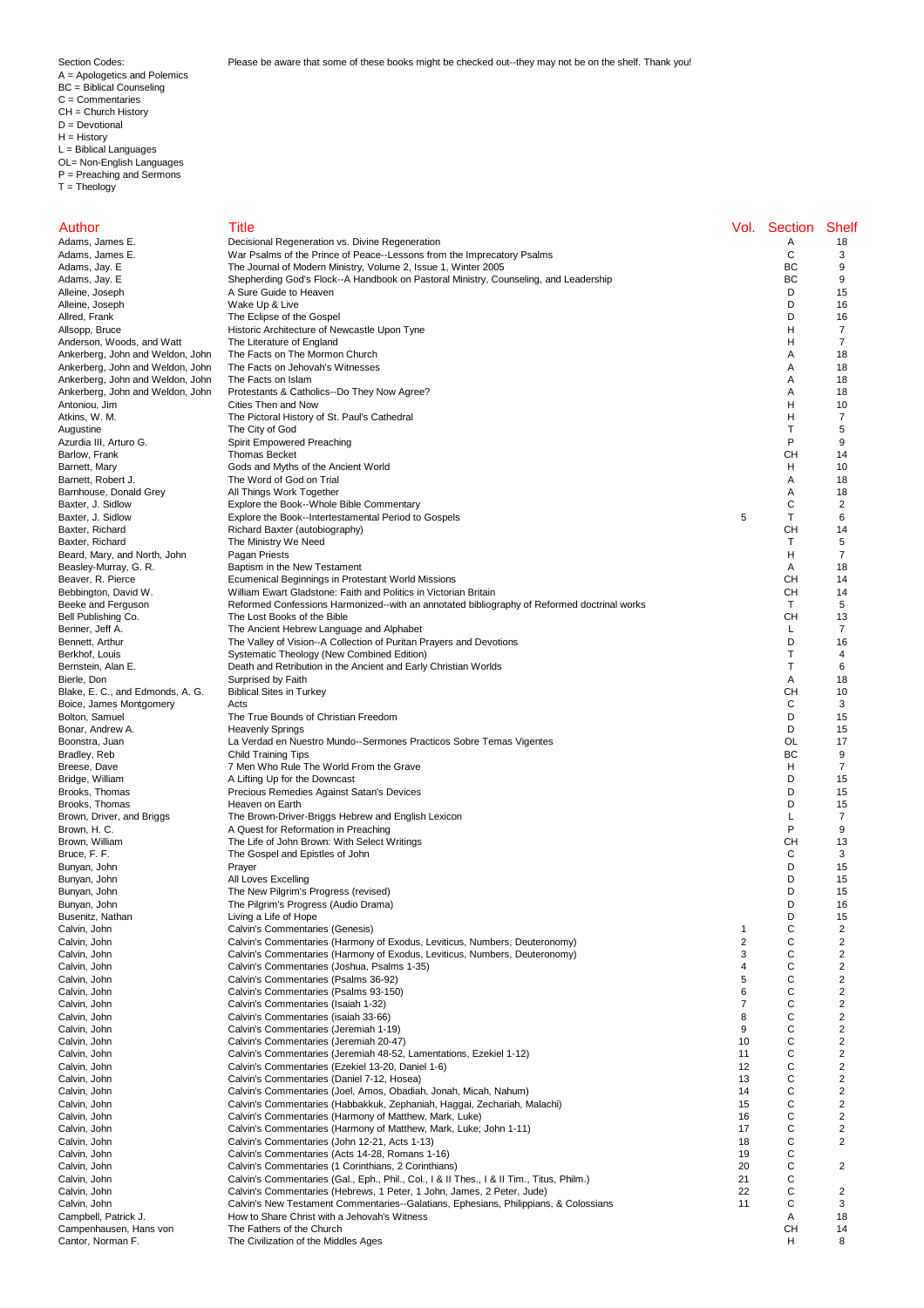| Cantor, Norman, and Werthman M.            | Ancient Civilization: 4000BC-400AD                                                               |                     | Н         | $\overline{7}$ |
|--------------------------------------------|--------------------------------------------------------------------------------------------------|---------------------|-----------|----------------|
| Carcopino, Jerome                          | Daily Life in Ancient Rome                                                                       |                     | н         | $\overline{7}$ |
| Carmichael, Amy                            | God's Missionary                                                                                 |                     | CН        | 13             |
| Carson, D. A.                              | Becoming Conversant with the Emergent Church                                                     |                     | Α         | 18             |
| Carson, D. A.                              | Exegetical Fallacies--second edition                                                             |                     | T         | 4              |
| Carson, D. A.                              | The Gagging of God                                                                               |                     | Т         | 4              |
| Ceccami                                    | Roma: 32 Verdute a Colori                                                                        | 1<br>$\overline{2}$ | н         | $\overline{7}$ |
| Ceccami                                    | Roma: 32 Verdute a Colori                                                                        |                     | н         | 7              |
| Chafer, Lewis Sperry<br>Chantry, Walter J. | He That Is Spiritual                                                                             |                     | Τ<br>Α    | 6<br>18        |
| Chantry, Walter J.                         | Today's Gospel--Authentic or Synthetic?                                                          |                     | T         | 6              |
| <b>Chapel Library</b>                      | Myth of Free Will<br>Free Grace Broadcaster, Issue 188: Family Worship                           |                     | D         | 16             |
| Chapel Library                             | Free Grace Broadcaster, Issue 191: Imputed Righteousness                                         |                     | D         | 16             |
| Chapel Library                             | Free Grace Broadcaster, Issue 207: Substitution                                                  |                     | D         | 16             |
| Chapel Library                             | Free Grace Broadcaster, Issue 213: Contentment                                                   |                     | D         | 16             |
| <b>Chapel Library</b>                      | Free Grace Broadcaster, Issue 215: Sanctification                                                |                     | D         | 16             |
| Charnock, Stephen                          | The Existence and Attributes of God                                                              |                     | т         | 4              |
| Christian Hymnary Publishers               | The Christian Hymnary                                                                            |                     | D         | 16             |
| Church of England                          | The Book of Common Prayer                                                                        |                     | D         | 16             |
| Cole, C. Donald                            | The Apostles Creed: All You Need to Believe                                                      |                     | T         | 6              |
| Collins, Steven                            | Championing the Faith--A Layman's Guide to Proving Christianity's Claims                         |                     | Α         | 18             |
| Comfort, Philip W.                         | <b>Essential Guide to Bible Versions</b>                                                         |                     | Α         | 18             |
| Conybeare, F.C. and S. G. Stock            | <b>Grammar of Septuagint Greek</b>                                                               |                     | L         | $\overline{7}$ |
| Cook, J.M.                                 | The Persians                                                                                     |                     | н         | 8              |
| Cowan, Henry                               | John Knox--The Hero of the Scottish Reformation                                                  |                     | CН        | 14             |
| Cunningham, William                        | The Reformers and the Theology of the Reformation                                                |                     | CН        | 14             |
| Currid, John D.                            | Doing Archaeology in the Land of the Bible: A Basic Guide                                        |                     | CH        | 10             |
| Currid, John, and Barrett, David           | <b>ESV Bible Atlas</b>                                                                           |                     | CН        | 10             |
| Davies, Nigel                              | The Incas                                                                                        |                     | н         | 8              |
| Davies, Nigel                              | The Aztecs                                                                                       |                     | н         | 8              |
| Dever, Mark                                | The Gospel & Personal Evangelism                                                                 |                     | D         | 16             |
| Dever, Mark                                | A Display of God's Glory--Basiscs of Church Structure                                            |                     | Т         | 4              |
| Dever, Mark, and Alexander, Paul           | The Deliberate Church                                                                            |                     | T         | 6              |
| Donnelly, Edward                           | Peter, Eyewitness of His Majesty                                                                 |                     | C         | 3              |
| Doran, David, Johnson and Eckman           | For the Sake of His Name                                                                         |                     | Т         | 6              |
| Edersheim, Alfred                          | The Temple: Its Ministry and Services                                                            |                     | CН        | 13             |
| Edersheim, Alfred                          | The Life and Times of Jesus the Messiah                                                          |                     | CН        | 14             |
| Edersheim, Alfred                          | Sketches of Jewish Social Life                                                                   |                     | н         | 8              |
| Edwards, Jonathan                          | Standing in Grace--A Treatise on Grace                                                           |                     | D         | 16             |
| Edwards, Jonathan                          | The Works of Jonathan Edwards                                                                    | $\mathbf{1}$        | T         | 5              |
| Edwards, Jonathan                          | The Works of Jonathan Edwards                                                                    | 2                   | Т<br>OL   | 5              |
| El Senor<br>El Senor                       | Santa Biblia--Version Reina-Valera                                                               |                     | OL        | 17<br>17       |
| Elliot, Elisabeth                          | Santa Biblia/Holy Bible--Spanish and English Texts Together                                      |                     | CН        | 14             |
| Ellis, William T.                          | A Chance to Die--The Life and Legacy of Amy Carmichael<br>Billy Sunday--The Man and His Message  |                     | CН        | 14             |
| Epp, Theodore H.                           | The God of Jacob                                                                                 |                     | D         | 15             |
| Epp, Theodore H.                           | The Believer's Spiritual Warfare                                                                 |                     | С         | 3              |
| Epp, Theodore H.                           | The All-Sufficient Christ: studies in Colossians                                                 |                     | C         | 3              |
| Erickson, Millard J.                       | God the Father Almighty                                                                          |                     | Т         | 5              |
| Eusebius                                   | <b>Ecclesiastical History</b>                                                                    |                     | н         | 8              |
| Evans, David                               | Daily Encouragement                                                                              |                     | D         | 15             |
| Fabarez, Michael                           | Preaching that Changes Lives                                                                     |                     | P         | 9              |
| Fish, Bruce and Becky Durost               | George Whitefield: Pioneering Evangelist                                                         |                     | CН        | 13             |
| Flavel, John                               | The Mystery of Providence                                                                        |                     | D         | 15             |
| Flavel, John                               | God Willing (abridged)                                                                           |                     | D         | 16             |
| Flavel, John                               | The Fountain of Life                                                                             |                     | Τ         | 5              |
| Forster, Pam                               | For Instruction in Righteousness: Biblical Child Training                                        |                     | ВC        | 9              |
| Fountain, David                            | John Wycliffe--The Dawn of the Reformation                                                       |                     | CH        | 13             |
| Foxe, John                                 | Foxe's Book of Martyrs                                                                           |                     | CН        | 14             |
| Fugate, J. Richard                         | What the Bible Says about Child Training                                                         |                     | ВC        | 9              |
| Fuller, Ken                                | Millennial Exercise--Evaluating Millennial Viewpoints                                            |                     | T         | 4              |
| G. K. Anderson, and R. Warnock             | The World in Literature                                                                          |                     | н         | 7              |
| Gardiner, Alan                             | The Egyptians                                                                                    |                     | н         | 8              |
| Gentry, Hamstra, Pate, Thomas              | Four Views on the Book of Revelation                                                             |                     | Α         | 18             |
| Getz, Gene A.                              | The Measure of a Man                                                                             |                     | ВC        | 9              |
| Getz, Gene A.                              | David--How to be a Christian After God's Own Heart                                               |                     | D         | 15             |
| Gill, John                                 | The Baptist Commentary Series--John to Galatians                                                 | 8                   | C         | 4              |
| Goldsworthy, Graeme                        | Gospel-Centered Hermeneutics                                                                     |                     | т<br>D    | 4<br>15        |
| Gordon, Brian<br>Graves, Robert            | Evangelical Gleanings--Self Examination--Volume 6, Number 3, September 2000<br>The Greek Myths I | 1                   | н         | 7              |
| Graves, Robert                             | The Greek Myths II                                                                               | $\overline{2}$      | н         | $\overline{7}$ |
| <b>Great Commission Publications</b>       | The Westminster Standards--The Confession of Faith, The Larger Catechism, The Shorter Catechism  |                     | CН        | 13             |
| Greidanus, Sidney                          | Preaching Christ from the Old Testament                                                          |                     | P         | 9              |
| Grew, Obadiah                              | The Lord Our Righteousness--The Old Perspective on Paul                                          |                     | T         | 5              |
| Gribben, Crawford                          | The Irish Puritans: James Ussher and the Reformation of the Church                               |                     | CН        | 13             |
| Grudem, Wayne                              | <b>Systematic Theology</b>                                                                       |                     | Т         | 4              |
| Gundry, Bob                                | <b>First the Antichrist</b>                                                                      |                     | Т         | 6              |
| Gurnall, William                           | The Christian in Complete Armour (modernized)                                                    | 2                   | D         | 15             |
| Gurney, O.R.                               | The Hittites                                                                                     |                     | н         | 8              |
| Guthrie, Donald                            | New Testament Theology                                                                           |                     | T         | 5              |
| Guthrie, William                           | The Christian's Great Interest                                                                   |                     | D         | 15             |
| Gwathmey, Emily, and S. Slesin             | On Earth As It Is In Heaven--The Lord's Prayer in Forty Languages                                |                     | OL        | 17             |
| Halley, Henry H.                           | Halley's Bible Handbook                                                                          |                     | <b>CH</b> | 10             |
| Hammond, Norman                            | The Maya                                                                                         |                     | H         | 8              |
| Harris, Joshua                             | Stop Dating the Church--Fall in Love with the Family of God                                      |                     | BC        | 9              |
| Harris, Joshua                             | Not Even a Hint--Guarding Your Heart Against Lust                                                |                     | D         | 15             |
| Harrison, Frank Mott                       | John Bunyan                                                                                      |                     | CН        | 14             |
| Harrison, Norman B.                        | His Joyous Experience: Paul's Epistle to the Philippians                                         |                     | C         | 3              |
| Haykin, Michael A. G.                      | Kiffin, Knollys, and Keach: Rediscovering our English Baptist heritage                           |                     | CН        | 14             |
| Heath, Peter                               | Church and Realm--1272-1461                                                                      |                     | CН<br>D   | 13<br>16       |
| Hedges, Brian G.                           | Christ Formed in You: the Power of the Gospel for Personal Change                                |                     | D         |                |
| Helm, David<br>Hemphill, Ken               | One to One Bible Reading: A Simple Guide for Every Christian<br>The Names of God                 |                     | Т         | 16<br>6        |
| Hendrickson                                | Ante-Nicene Fathers                                                                              | 1                   | CН        | 11             |
| Hendrickson                                | Ante-Nicene Fathers                                                                              | $\overline{2}$      | CH        | 11             |
|                                            |                                                                                                  |                     |           |                |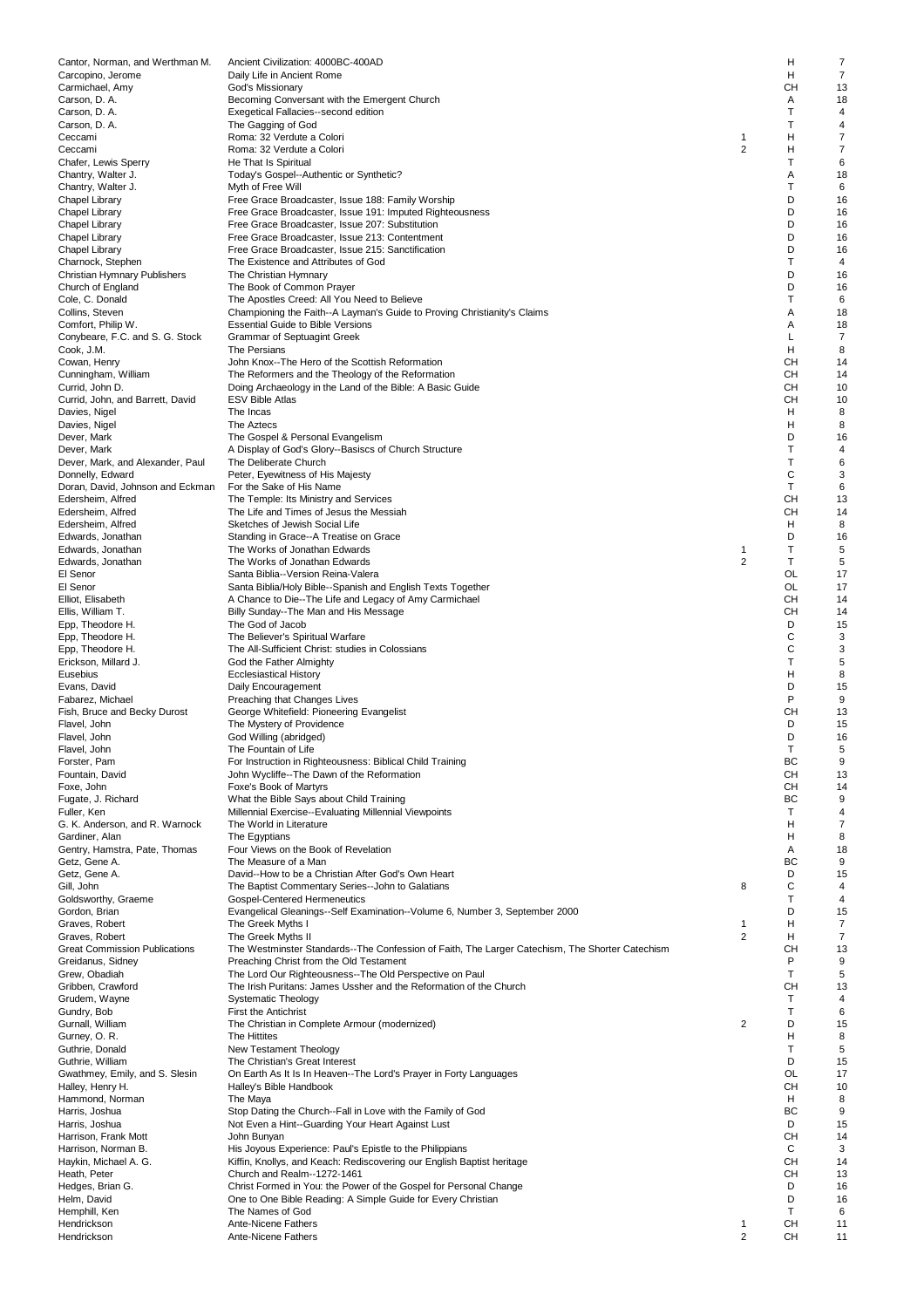| Hendrickson                                              | <b>Ante-Nicene Fathers</b>                                                                                                | 3                            | CН                | 11                |
|----------------------------------------------------------|---------------------------------------------------------------------------------------------------------------------------|------------------------------|-------------------|-------------------|
| Hendrickson                                              | Ante-Nicene Fathers                                                                                                       | $\overline{4}$               | CН                | 11                |
| Hendrickson                                              | Ante-Nicene Fathers                                                                                                       | 5                            | CН                | 11                |
| Hendrickson                                              | Ante-Nicene Fathers                                                                                                       | 6                            | CН                | 11                |
| Hendrickson                                              | Ante-Nicene Fathers<br>Ante-Nicene Fathers                                                                                | $\overline{7}$<br>8          | CН<br>CН          | 11<br>11          |
| Hendrickson<br>Hendrickson                               | Ante-Nicene Fathers                                                                                                       | 9                            | CН                | 11                |
| Hendrickson                                              | <b>Ante-Nicene Fathers</b>                                                                                                | 10                           | CН                | 11                |
| Hendrickson                                              | Nicene and Post-Nicene Fathers: First Series                                                                              | $\mathbf{1}$                 | CН                | 11                |
| Hendrickson                                              | Nicene and Post-Nicene Fathers: First Series                                                                              | $\overline{2}$               | CН                | 11                |
| Hendrickson                                              | Nicene and Post-Nicene Fathers: First Series                                                                              | 3                            | CН                | 11                |
| Hendrickson                                              | Nicene and Post-Nicene Fathers: First Series                                                                              | $\overline{4}$               | CН                | 11                |
| Hendrickson                                              | Nicene and Post-Nicene Fathers: First Series                                                                              | 5                            | CН                | 11                |
| Hendrickson                                              | Nicene and Post-Nicene Fathers: First Series                                                                              | 6                            | CН                | 11                |
| Hendrickson                                              | Nicene and Post-Nicene Fathers: First Series                                                                              | $\overline{7}$               | CН                | 11                |
| Hendrickson                                              | Nicene and Post-Nicene Fathers: First Series<br>Nicene and Post-Nicene Fathers: First Series                              | 8<br>9                       | CН                | 11                |
| Hendrickson<br>Hendrickson                               | Nicene and Post-Nicene Fathers: First Series                                                                              | 10                           | CН<br>CН          | 11<br>11          |
| Hendrickson                                              | Nicene and Post-Nicene Fathers: First Series                                                                              | 11                           | CН                | 11                |
| Hendrickson                                              | Nicene and Post-Nicene Fathers: First Series                                                                              | 12                           | CН                | 12                |
| Hendrickson                                              | Nicene and Post-Nicene Fathers: First Series                                                                              | 13                           | CН                | 12                |
| Hendrickson                                              | Nicene and Post-Nicene Fathers: First Series                                                                              | 14                           | CН                | 12                |
| Hendrickson                                              | Nicene and Post-Nicene Fathers: Second Series                                                                             | $\mathbf{1}$                 | CН                | 12                |
| Hendrickson                                              | Nicene and Post-Nicene Fathers: Second Series                                                                             | $\overline{2}$               | CН                | 12                |
| Hendrickson                                              | Nicene and Post-Nicene Fathers: Second Series                                                                             | 3                            | CН                | 12                |
| Hendrickson                                              | Nicene and Post-Nicene Fathers: Second Series                                                                             | 4                            | CН                | 12                |
| Hendrickson                                              | Nicene and Post-Nicene Fathers: Second Series                                                                             | 5                            | CН                | 12                |
| Hendrickson                                              | Nicene and Post-Nicene Fathers: Second Series                                                                             | 6                            | CН                | 12                |
| Hendrickson                                              | Nicene and Post-Nicene Fathers: Second Series                                                                             | $\overline{7}$               | <b>CH</b>         | 12                |
| Hendrickson                                              | Nicene and Post-Nicene Fathers: Second Series<br>Nicene and Post-Nicene Fathers: Second Series                            | 8<br>9                       | CН<br>CН          | 12<br>12          |
| Hendrickson<br>Hendrickson                               | Nicene and Post-Nicene Fathers: Second Series                                                                             | 10                           | CН                | 12                |
| Hendrickson                                              | Nicene and Post-Nicene Fathers: Second Series                                                                             | 11                           | CН                | 12                |
| Hendrickson                                              | Nicene and Post-Nicene Fathers: Second Series                                                                             | 12                           | CН                | 12                |
| Hendrickson                                              | Nicene and Post-Nicene Fathers: Second Series                                                                             | 13                           | CН                | 12                |
| Hendrickson                                              | Nicene and Post-Nicene Fathers: Second Series                                                                             | 14                           | CН                | 12                |
| Henry, Matthew                                           | A Method For Prayer--Freedom in the Face of God                                                                           |                              | D                 | 16                |
| Her Majesty's Stationery Office                          | The Tower of London                                                                                                       |                              | н                 | 7                 |
| Her Majesty's Stationery Office                          | <b>Edinburgh Castle</b>                                                                                                   |                              | Н                 | 7                 |
| Hess, Richard S.                                         | Israelite Religions--An Archaeological and Biblical Survey                                                                |                              | <b>CH</b>         | 10                |
| Hiscox, Edward                                           | The Hiscox Guide for Baptist Churches                                                                                     |                              | Т                 | 6                 |
| Hodge, Charles                                           | Systematic Theology--Theology                                                                                             | 1<br>$\overline{2}$          | T<br>T            | 5<br>5            |
| Hodge, Charles<br>Hodge, Charles                         | Systematic Theology--Anthropology<br>Systematic Theology--Soteriology                                                     | 3                            | T                 | 5                 |
| Hodgkin, Thomas                                          | The Barbarian Invasions of the Roman Empire                                                                               | $\mathbf{1}$                 | Н                 | 8                 |
| Hodgkin, Thomas                                          | The Barbarian Invasions of the Roman Empire                                                                               | $\overline{2}$               | н                 | 8                 |
| Hodgkin, Thomas                                          | The Barbarian Invasions of the Roman Empire                                                                               | 3                            | Н                 |                   |
| Hodgkin, Thomas                                          | The Barbarian Invasions of the Roman Empire                                                                               | $\overline{4}$               | Н                 | 8                 |
| Hodgkin, Thomas                                          | The Barbarian Invasions of the Roman Empire                                                                               | 5                            | Н                 | 8                 |
| Hodgkin, Thomas                                          | The Barbarian Invasions of the Roman Empire                                                                               | 6                            | Н                 | 8                 |
| Hodgkin, Thomas                                          | The Barbarian Invasions of the Roman Empire                                                                               | $\overline{7}$               | Н                 | 8                 |
| Hodgkin, Thomas                                          | The Barbarian Invasions of the Roman Empire                                                                               | 8                            | H                 | 8                 |
| Hoerth, Alfred                                           | Archaeology & the Old Testament                                                                                           |                              | CН                | 10                |
| Hoerth, Alfred                                           | The Kregel Pictoral Guide to Old Testament Archaeology                                                                    |                              | CН                | 10                |
| Hoerth, Mattingly, & Yamauchi                            | Peoples of the Old Testament World                                                                                        |                              | CН<br>CН          | 10<br>14          |
| Hood, Paxton<br>Horton, Michael                          | Isaac Watts--His Life and Hymns<br>The Gospel Commission: Recovering God's Strategy for Making Disciples                  |                              | D                 | 16                |
| Howard, Leon                                             | Essays on Puritans and Puritanism                                                                                         |                              | CH                | 14                |
| Hughes, R. Kent                                          | Colossians and Philemon: The Supremacy of Christ                                                                          |                              | С                 | 3                 |
| Ironside, H. A.                                          | Notes on the Minor Prophets                                                                                               |                              | C                 | 3                 |
| <b>IVP</b>                                               | The Illustrated Bible Dictionary                                                                                          | 1                            | CН                |                   |
| IVP                                                      | The Illustrated Bible Dictionary                                                                                          | $\overline{\mathbf{c}}$      | CН                | 10                |
| Jamieson, Fausset, Brown                                 | Bible Commentary (Genesis to Esther)                                                                                      | $\mathbf{1}$                 | С                 | 4                 |
| Jamieson, Fausset, Brown                                 | Bible Commentary (Job to Malachi)                                                                                         | $\overline{\mathbf{c}}$<br>3 | C<br>$\mathsf{C}$ | 4                 |
| Jamieson, Fausset, Brown<br>Jensen, Irving L.            | Bible Commentary (Matthew to Revelation)<br>Numbers: Journey to God's Rest-Land                                           |                              | C                 | 4<br>3            |
| JETS                                                     | Journal of the Evangelical Theological Society--Volume 52, no. 3, Sept. 2009                                              |                              | $\top$            | $\overline{4}$    |
| JETS                                                     | Journal of the Evangelical Theological Society--Volume 52, no. 4, Dec. 2009                                               |                              | T                 | 4                 |
| JETS                                                     | Journal of the Evangelical Theological Society--Volume 53, no. 4, Dec. 2010                                               |                              | Т                 | 4                 |
| JETS                                                     | Journal of the Evangelical Theological Society--Volume 54, no. 1, Mar. 2011                                               |                              | $\mathsf{T}$      | 4                 |
| Johnstone, Patrick                                       | Operation World (1978)                                                                                                    |                              | D                 | 16                |
| Johnstone, Patrick                                       | Operation World (1993)                                                                                                    |                              | D                 | 16                |
| Jones, Peter                                             | Spirit Wars: Pagan Revival in Christian America                                                                           |                              | Н                 | 7                 |
| Jones, Peter                                             | Pagans in the Pews                                                                                                        |                              | T                 | 6                 |
| Josephus                                                 | The Works of Josephus                                                                                                     |                              | н                 | 8                 |
| Kaiser, Walt. C. Jr.                                     | Toward an Old Testament Theology                                                                                          |                              | T<br>T            | 4                 |
| Kaiser, Walt. C. Jr.                                     | The Promise-Plan of God--A Biblical Theology of the Old and New Testaments                                                |                              | T                 | 4<br>4            |
| Kaiser, Walt. C., and Silva, Moises<br>Keddie, Gordon J. | Introduction to Biblical Hermeneutics--The Search for Meaning<br>According to Promise--the Message of the Book of Numbers |                              | C                 | 3                 |
| Keil & Delitzsch                                         | Commentary on the Old Testament (Genesis, Exodus, Leviticus, Numbers, Deuteronomy)                                        | 1                            | C                 |                   |
| Keil & Delitzsch                                         | Commentary on the Old Testament (Joshua, Judges, Ruth, 1 & 2 Samuel)                                                      | $\overline{2}$               | $\mathsf{C}$      | 1                 |
| Keil & Delitzsch                                         | Commentary on the Old Testament (1 & 2 Kings, 1 & 2 Chronicles)                                                           | 3                            | C                 | $\mathbf{1}$      |
| Keil & Delitzsch                                         | Commentary on the Old Testament (Ezra, Nehemiah, Esther, Job)                                                             | 4                            | C                 | 1                 |
| Keil & Delitzsch                                         | Commentary on the Old Testament (Psalms)                                                                                  | 5                            | $\mathsf{C}$      | $\mathbf{1}$      |
| Keil & Delitzsch                                         | Commentary on the Old Testament (Proverbs, Ecclesiastes, Song of Songs)                                                   | 6                            | $\mathsf{C}$      | $\mathbf{1}$      |
| Keil & Delitzsch                                         | Commentary on the Old Testament (Isaiah)                                                                                  | $\overline{7}$               | C                 | $\mathbf{1}$      |
| Keil & Delitzsch                                         | Commentary on the Old Testament (Jeremiah, Lamentations)                                                                  | 8                            | $\mathsf{C}$      | $\mathbf{1}$      |
| Keil & Delitzsch                                         | Commentary on the Old Testament (Ezekiel, Daniel)                                                                         | 9                            | C                 | $\mathbf{1}$      |
| Keil & Delitzsch                                         | Commentary on the Old Testament (Minor Prophets)<br>A Shepherd Looks at Psalm 23                                          | 10                           | C<br>C            | $\mathbf{1}$<br>3 |
| Keller, Phillip<br>Kelly, Douglas                        | Preachers with Power--Four Stalwarts of the South                                                                         |                              | CН                | 14                |
| Kittle, Friedrich, & Pitkin                              | Theological Dictionary of the New Testament: Alpha through Gamma                                                          | 1                            | Г                 | Reference         |
| Kittle, Friedrich, & Pitkin                              | Theological Dictionary of the New Testament: Delta through Eta                                                            | $\overline{\mathbf{c}}$      | L                 | Reference         |
| Kittle, Friedrich, & Pitkin                              | Theological Dictionary of the New Testament: Theta through Kappa                                                          | 3                            | Г                 | Reference         |
| Kittle, Friedrich, & Pitkin                              | Theological Dictionary of the New Testament: Lambda through Nu                                                            | 4                            | Г                 | Reference         |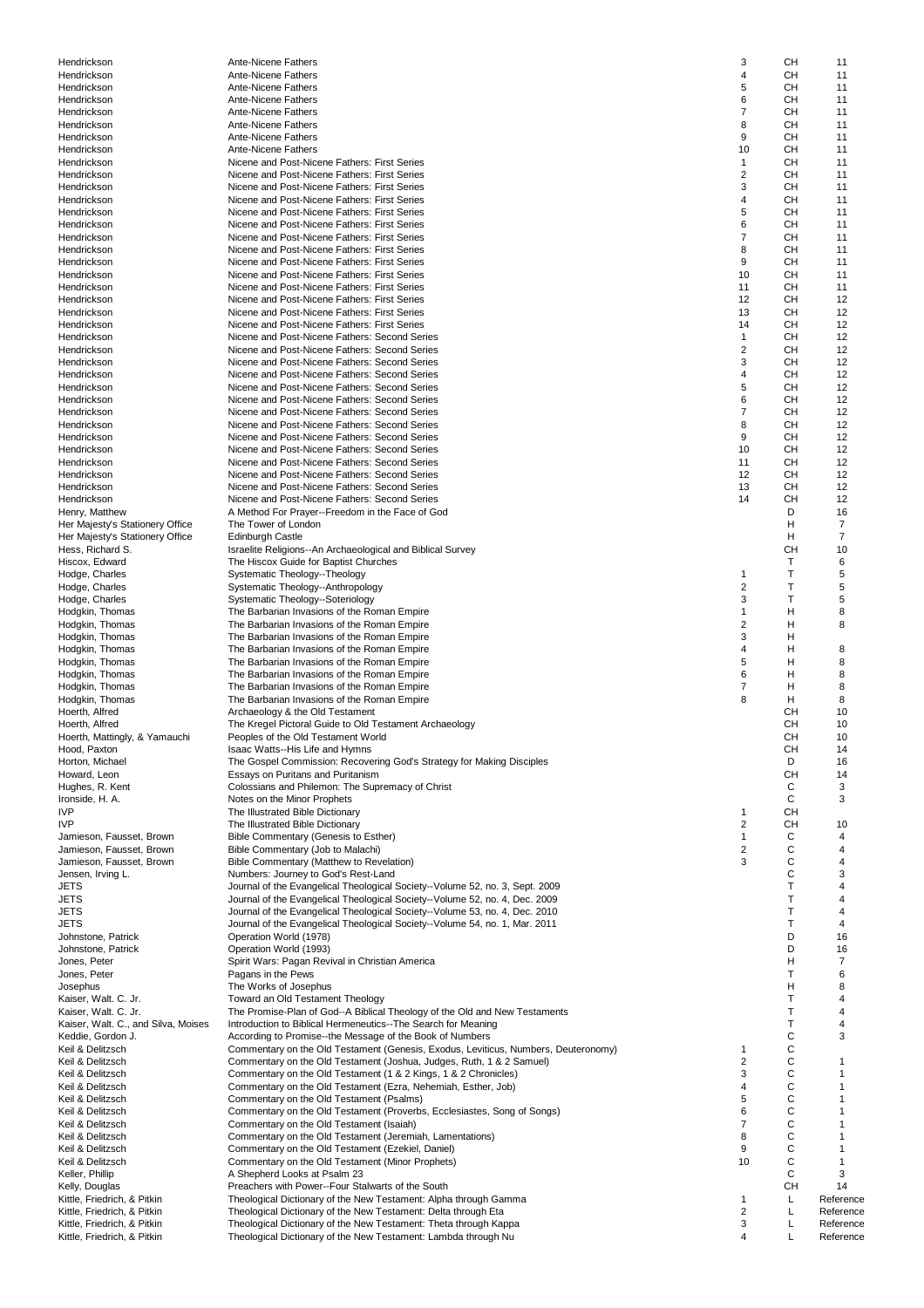| Kittle, Friedrich, & Pitkin   | Theological Dictionary of the New Testament: Xi through Pi-Alpha                                           | 5                | L            | Reference      |
|-------------------------------|------------------------------------------------------------------------------------------------------------|------------------|--------------|----------------|
| Kittle, Friedrich, & Pitkin   | Theological Dictionary of the New Testament: Pi-Beta through Rho                                           | 6                | L            | Reference      |
| Kittle, Friedrich, & Pitkin   | Theological Dictionary of the New Testament: Sigma                                                         | 7                | L            | Reference      |
|                               |                                                                                                            | 8                | L            |                |
| Kittle, Friedrich, & Pitkin   | Theological Dictionary of the New Testament: Tau through Upsilon                                           |                  |              | Reference      |
| Kittle, Friedrich, & Pitkin   | Theological Dictionary of the New Testament: Phi through Omega                                             | 9                | L            | Reference      |
| Kittle, Friedrich, & Pitkin   | Theological Dictionary of the New Testament: Index                                                         | 10               | L            | Reference      |
| Kistemaker, Simon J.          | Acts--New Testament Commentary                                                                             |                  | C            | 4              |
| Kistler, Don                  | Why Read the Puritans Today?                                                                               |                  | CН           | 13             |
| Kline, Meredith G.            | Glory in Our Midst--A Biblical-Theological Reading of Zechariah's Night Visions                            |                  | C            | 3              |
| Knowles, Andrew               | The Bible Guide--An all-in-one introduction to the book of books                                           |                  | <b>CH</b>    | 10             |
| Kochav, Sarah                 | Israel: Splendors of the Holy Land                                                                         |                  | CН           | 10             |
|                               |                                                                                                            |                  |              |                |
| Kuiper, R. B.                 | God-Centered Evangelism                                                                                    |                  | D            | 16             |
| Ladd, George E.               | A Theology of the New Testament                                                                            |                  | Τ            | 5              |
| Lane, Tony                    | <b>Exploring Christian Thought</b>                                                                         |                  | CН           | 13             |
| Langenscheidt                 | Pocket Spanish Dictionary                                                                                  |                  | <b>OL</b>    | 17             |
| Lauber, Patricia              | Science Book of Volcanoes                                                                                  |                  | н            | 7              |
| Lawson, Steven J.             | Made in Our Image                                                                                          |                  | Т            | 6              |
| Lawson, Steven J.             | Famine in the Land: A Passionate Call for Expository Preaching                                             |                  | P            | 9              |
|                               |                                                                                                            |                  |              |                |
| Leeman, Jonathan              | Reverberation: How God's Word Brings Light, Freedom, And Action to His People                              |                  | D            | 16             |
| Lehner, Mark                  | The Complete Pyramids                                                                                      |                  | н            | 7              |
| Lescelius, Robert H.          | Spurgeon & Revival--Only a Revived Church Brings Glory to God                                              |                  | CН           | 14             |
| Lescelius, Robert H.          | What is God Like? The Biblical God for Contemporary Man                                                    |                  | D            | 16             |
| Lewis, C. S.                  | A Grief Observed                                                                                           |                  | D            | 15             |
| Lewis, Peter                  | The Lord's Prayer: On Our Knees and In His Arms                                                            |                  | C            | 3              |
| Lightfoot, Harmer, and Holmes | The Apostolic Fathers (second edition)                                                                     |                  | CН           | 13             |
|                               |                                                                                                            |                  |              | 18             |
| Lloyd-Jones, D. Martyn        | Authority                                                                                                  |                  | Α            |                |
| Lloyd-Jones, D. Martyn        | An Exposition of Ephesians (Eph. 1--God's Ultimate Purpose)                                                | $\mathbf{1}$     | C            | 3              |
| Lloyd-Jones, D. Martyn        | An Exposition of Ephesians (Eph. 2--God's Way of Reconciliation)                                           | $\overline{2}$   | C            | 3              |
| Lloyd-Jones, D. Martyn        | An Exposition of Ephesians (Eph. 3--The Unsearchable Riches of Christ)                                     | 3                | C            | 3              |
| Lloyd-Jones, D. Martyn        | An Exposition of Ephesians (Eph. 4:1-16--Christian Unity)                                                  | 4                | C            | 3              |
| Lloyd-Jones, D. Martyn        | An Exposition of Ephesians (?)                                                                             | 5                | C            |                |
| Lloyd-Jones, D. Martyn        | An Exposition of Ephesians (?)                                                                             | 6                | C            |                |
|                               |                                                                                                            |                  |              |                |
| Lloyd-Jones, D. Martyn        | An Exposition of Ephesians (6:10-13--The Christian Warfare)                                                | $\overline{7}$   | C            | 3              |
| Lloyd-Jones, D. Martyn        | An Exposition of Ephesians (6:10-20--The Christian Soldier)                                                | 8                | C            | 3              |
| Lloyd-Jones, D. Martyn        | Romans--Ch. 12: Christian Conduct                                                                          |                  | C            | 3              |
| Lloyd-Jones, D. Martyn        | The Puritans--Their Origins and Successors                                                                 |                  | <b>CH</b>    | 14             |
| Lloyd-Jones, D. Martyn        | The Kingdom of God                                                                                         |                  | $\mathsf{T}$ | 4              |
| Logan, Samuel T.              | The Preacher and Preaching                                                                                 |                  | P            | 9              |
|                               |                                                                                                            |                  | P            |                |
| Luther, Martin                | Complete Sermons of Martin Luther                                                                          | $\mathbf{1}$     |              | 9              |
| Luther, Martin                | Complete Sermons of Martin Luther                                                                          | $\boldsymbol{2}$ | P            | 9              |
| Luther, Martin                | Complete Sermons of Martin Luther                                                                          | 3                | P            | 9              |
| Luther, Martin                | Complete Sermons of Martin Luther                                                                          | 4                | P            | 9              |
| Luther, Martin                | Complete Sermons of Martin Luther                                                                          | 5                | P            | 9              |
| Luther, Martin                | Complete Sermons of Martin Luther                                                                          | 6                | P            | 9              |
| Luther, Martin                | Complete Sermons of Martin Luther                                                                          | $\overline{7}$   | P            | 9              |
|                               |                                                                                                            |                  | $\mathsf{T}$ |                |
| Luther, Martin                | The Bondage of the Will                                                                                    |                  |              | 5              |
| Lyons, George                 | Holiness in Everyday Life                                                                                  |                  | D            | 15             |
| MacArthur, John               | The Beatitudes--The Only Way to Happiness                                                                  |                  | C            | 3              |
| MacArthur, John               | The MacArthur New Testament Commentary                                                                     |                  | C            | $\overline{c}$ |
| MacArthur, John               | Acts 27-28--Paul's Perilous Journey                                                                        |                  | C            | 3              |
| MacArthur, John               | 1 Peter 2:4-10--The Believer's Privileges                                                                  |                  | C            | 3              |
|                               |                                                                                                            |                  | C            | 3              |
| MacArthur, John               | Ephesians 4:1-6--Walk Worthy                                                                               |                  |              |                |
| MacArthur, John               | Ephesians 1:1-2:10--The Believer's Life in Christ                                                          |                  | C            | 3              |
| MacArthur, John               | 2 Timothy 3:15-17--The Transforming Power of Scripture                                                     |                  | C            | 3              |
| MacArthur, John               | James 1:19-2:26--True Faith                                                                                |                  | C            | 3              |
| MacArthur, John               | Daniel 2, 4-5--The Rise and Fall of World Powers                                                           |                  | C            | 3              |
| MacArthur, John               | 2 Corinthians                                                                                              |                  | C            | 3              |
| MacArthur, John               | A Tale of Two Sons                                                                                         |                  | D            | 16             |
| MacArthur, John               | Because the Time is Near                                                                                   |                  | $\mathsf{T}$ | 6              |
|                               |                                                                                                            |                  |              |                |
| MacArthur, John               | The Second Coming                                                                                          |                  | $\mathsf{T}$ | 6              |
| MacArthur, John               | <b>Charismatic Chaos</b>                                                                                   |                  | Т            | 6              |
| MacArthur, John               | The Book on Leadership                                                                                     |                  | $\mathsf{T}$ | 6              |
| MacArthur, John F.            | Our Sufficiency in Christ                                                                                  |                  | D            | 16             |
| MacArthur, John F.            | The Murder of Jesus                                                                                        |                  | D            | 16             |
| MacPherson, Ian               | More Sermons I Should Like to Have Preached                                                                |                  | P            | 9              |
| Malone, Fred                  | The Baptism of Disciples Alone                                                                             |                  | Α            | 18             |
|                               | A Guide to the Puritans                                                                                    |                  | CН           | 14             |
| Martin, Robert P.             |                                                                                                            |                  |              |                |
| Martinez, Florentino Garcia   | The Dead Sea Scrolls Translated--The Qumran Texts in English                                               |                  | <b>CH</b>    | 14             |
| Marty, Martin                 | The Improper Opinion                                                                                       |                  | D            | 15             |
| Master's Seminary             | The Master's Seminary Journal, Volume 14, no. 1, Spring 2003                                               |                  | T            | 6              |
| Master's Seminary             | The Master's Seminary Journal, Volume 17, num. 2, Fall 2006                                                |                  | $\mathsf{T}$ | 4              |
| Masters, Peter                | The Purposes of The Lord's Supper                                                                          |                  | Α            | 18             |
| Mastronarde, Donald J.        | Introduction to Attic Greek--Answer Key                                                                    |                  | Г            | 7              |
| Mathison, Keith A.            | Postmillennialism: An Eschatology of Hope                                                                  |                  | Τ            | 6              |
|                               |                                                                                                            |                  |              |                |
| Mattingly, Garrett            | The Defeat of the Spanish Armada                                                                           |                  | CН           | 14             |
| Mayhue, Richard               | <b>Practicing Proverbs</b>                                                                                 |                  | D            | 15             |
| McGee, J. Vernon              | Thru the Bible (Genesis through Deuteronomy)                                                               | $\mathbf{1}$     | C            | $\mathbf{1}$   |
| McGee, J. Vernon              | Thru the Bible (Joshua through Psalms)                                                                     | $\overline{2}$   | C            | $\mathbf{1}$   |
| McGee, J. Vernon              | Thru the Bible (Proverbs throiugh Malachi)                                                                 | 3                | C            | 1              |
| McGee, J. Vernon              | Thru the Bible (Matthew through Romans)                                                                    | 4                | C            | $\mathbf{1}$   |
|                               |                                                                                                            | 5                | C            | $\mathbf{1}$   |
| McGee, J. Vernon              | Thru the Bible (1 Corinthians through Revelation)                                                          |                  |              |                |
| McGrath, Alister              | In the Beginning: The Story of the King James Bible and How it Changed a Nation, a Language, and a Culture |                  | <b>CH</b>    | 13             |
| McGrath, Alister E.           | The Christian Theology Reader--second edition                                                              |                  | Τ            | 4              |
| McIntosh, Doug                | The Golden Rule: Love Full Circle                                                                          |                  | С            | 3              |
| McManis, Cliff                | Christian Living Beyond Belief--Biblical Principles for the Life of Faith                                  |                  | D            | 16             |
| McRay, John                   | Archaeology & the New Testament                                                                            |                  | CН           | 10             |
| McRay, John                   | The Kregel Pictoral Guide to New Testament Archaeology                                                     |                  | <b>CH</b>    | 10             |
|                               |                                                                                                            |                  | Τ            |                |
| Mead, Frank and Hill, Samuel  | Handbook of Denominations in the United States, 8th edition                                                |                  |              | 6              |
| Meiseinger, George E.         | Promises and Challenges                                                                                    |                  | D            | 16             |
| Meyer, F. B.                  | The Way into the Holiest: A Devotional Commentary on the Book of Hebrews                                   |                  | C            | 3              |
| Meyer, F. B.                  | Five Musts of the Christian Life                                                                           |                  | D            | 15             |
| Michaels, J. Ramsey           | WBC: 1 Peter                                                                                               |                  | C            | 3              |
| Millard, Catherine            | The Rewriting of America's History                                                                         |                  | Н            | $\overline{7}$ |
| Miller, Donald G.             | Luke--the Layman's Bible Commentary                                                                        | 18               | C            | 3              |
|                               |                                                                                                            |                  | Н            | 8              |
| Mollett, J. W.                | An Illustrated Dictionary of Antique Art and Archaeology                                                   |                  |              |                |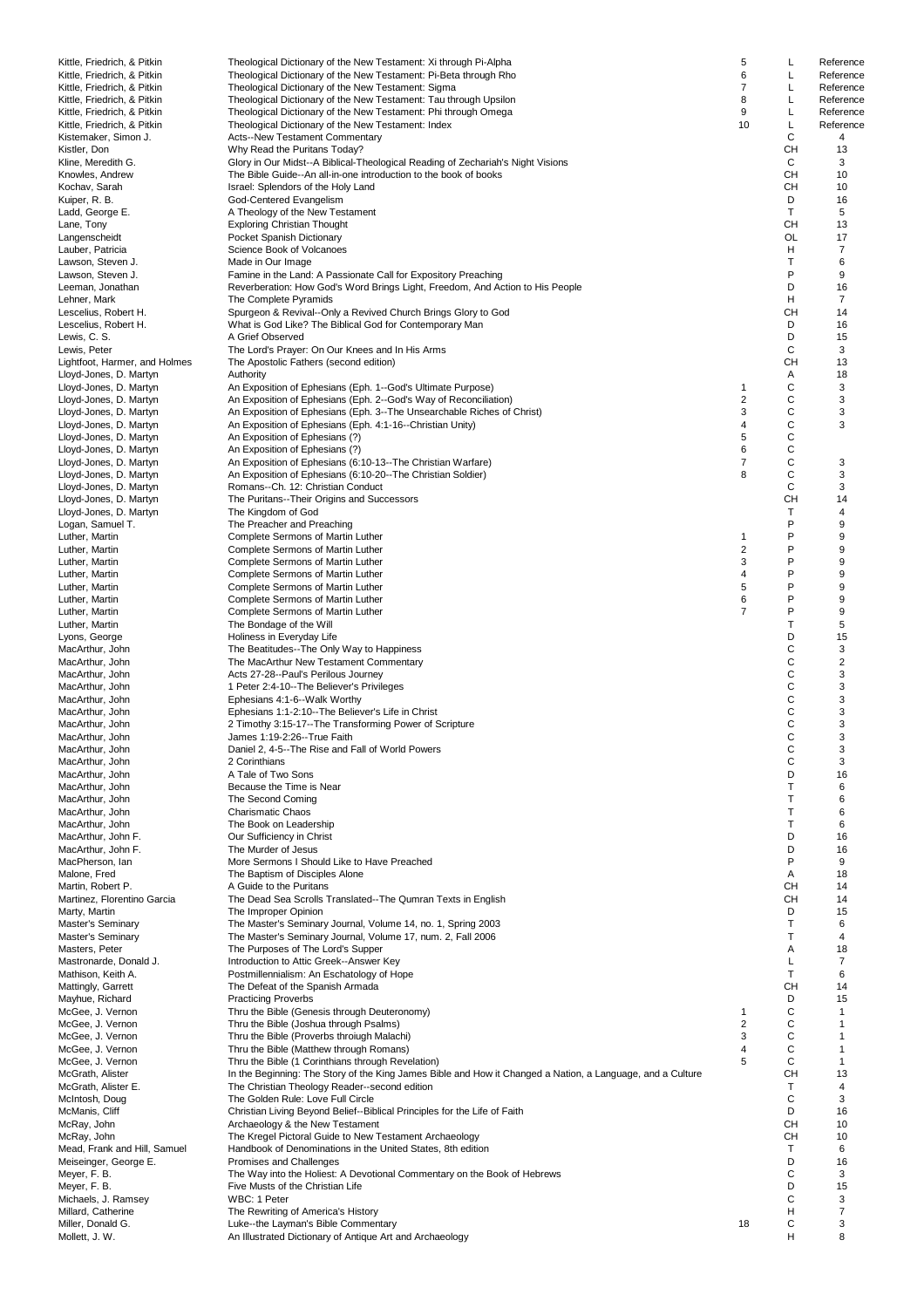| Monsma, John Clover                      | The Evidence of God in an Expanding Universe                                                   |                         | Α  | 18             |
|------------------------------------------|------------------------------------------------------------------------------------------------|-------------------------|----|----------------|
| Moody, D. L.                             | <b>Bible Characters</b>                                                                        |                         | D  | 15             |
| Moore, George F.                         | Judaism: In the First Centuries of the Christian Era, The Age of the Tannaim                   | $\mathbf 1$             | н  | 7              |
| Morgan, G. Campbell                      | The Letters of Our Lord: Addresses Based upon the Letters to the Seven Churches of Asia        |                         | С  | 3              |
| Morris, Henry and Clark Martin           | The Bible Has the Answer                                                                       |                         | Α  | 18             |
| Morris, Henry M.                         | The Genesis Record                                                                             |                         | C  | $\mathbf{1}$   |
| Morris, Henry M.                         | Science and the Bible                                                                          |                         | Α  | 18             |
| Morris, Leon                             | New Testament Theology                                                                         |                         | Т  | 4              |
| Motyer, J. A.                            | The Message of Phillipians                                                                     |                         | C  | 3              |
| Mounce, William D.                       | The Basics of Biblical Greek--second edition                                                   |                         | Г  | 7              |
| Munger, Robert Boyd                      | What Jesus Says--The Master Teacher and Life's Problems                                        |                         | BC | 9              |
| Murray, Andrew                           | The Holiest of All: An Exposition of the Epistle to the Hebrews                                |                         | С  | 3              |
| Murray, Andrew                           | The True Vine                                                                                  |                         | D  | 15             |
| Murray, Andrew                           | The Blood of Christ                                                                            |                         | D  | 15             |
| Murray, Andrew                           | Loving God With All Your Heart                                                                 |                         | D  | 15             |
| Murray, Andrew                           | God's Best Secrets--A Daily Devotional                                                         |                         | D  | 15             |
| Murray, Iain H.                          | The Reformation of the Church: A Collection of Reformed and Puritan Documents on Church Issues |                         | CH | 13             |
| NavPress                                 | Growing As A Christian                                                                         | 4                       | D  | 16             |
| Needham, N. R.                           | The Triumph of Grace--Augustine's writings on salvation                                        |                         | т  | 6              |
| Nettles, Tom                             | The Baptists                                                                                   | 1                       | CН | 13             |
| Nevins, Allan and Commager, Henry        | The Pocket History of the United States                                                        |                         | н  | 7              |
| Newheiser, Jim                           | Opening Up Proverbs                                                                            |                         | С  | 3              |
| Nicholes, Stephen J.                     | J. Gresham Machen--A Guided Tour of His Life and Thought                                       |                         | CН | 14             |
| Nicoll, W. Robertson                     | The Expositor's Greek Testament--The Synoptic Gospels, The Gospel of John                      | 1                       | Г  | 7              |
| Nicoll, W. Robertson                     | The Expositor's Greek Testament--Apostles, Romans, First Corinthians                           | $\overline{\mathbf{c}}$ | L  | 7              |
| Nicoll, W. Robertson                     | The Expositor's Greek Testament--Thessalonians, Timothy, Titus, Philemon, Hebrews, James       | 4                       | Г  | $\overline{7}$ |
| Nicolle, David                           | The Crusades                                                                                   |                         | CH | 14             |
| <b>NIV</b>                               | The Bible Promise Book                                                                         |                         | D  | 16             |
| Norwood, Frederick A.                    | The Development of Modern Christianity Since 1500                                              |                         | CН | 14             |
| O'Donnell, James J.                      | The Ruin of the Roman Empire                                                                   |                         | н  | $\overline{7}$ |
| Oliver, Robert W.                        | History of the English Calvinistic Baptists: 1771-1892                                         |                         | CH | 13             |
| Orr, James                               | The International Standard Bible Encyclopedia                                                  | $\mathbf{1}$            | CН | 13             |
| Orr, James                               | The International Standard Bible Encyclopedia                                                  | $\overline{2}$          | CН |                |
| Orr, James                               | The International Standard Bible Encyclopedia                                                  | 3                       | CН | 13             |
| Orr, James                               | The International Standard Bible Encyclopedia                                                  | 4                       | CН | 13             |
| Owen, John                               | Hebrews--the Crossway Classic Commentaries                                                     |                         | С  | 3              |
| Owen, John                               | The Spirit and the Church (abridged)                                                           |                         | D  | 15             |
| Owen, John                               | Apostacy from the Gospel (abridged)                                                            |                         | D  | 15             |
| Packer, J. I.                            | God's Words--Studies of Key Bible Themes                                                       |                         | Т  | 6              |
|                                          |                                                                                                |                         | D  | 15             |
| Parsons, Burk<br>Pearl, Michael and Debi | Assured by God--Living in the Fullness of God's Grace<br>To Train Up A Child                   |                         | BC | 9              |
|                                          |                                                                                                |                         | Г  | $\overline{7}$ |
| Pennington, Jonathan T.                  | New Testament Greek Vocabulary (audio CD)                                                      |                         | P  | 9              |
| Perkins, William                         | The Art of Prophesying                                                                         |                         |    |                |
| Perring, Dominic and Stefania            | Then & Now                                                                                     |                         | н  | 10             |
| Pettegree, Andrew (Editor)               | The Early Reformation in Europe                                                                |                         | CН | 14             |
| Phillips, John                           | <b>Exploring the Scriptures</b>                                                                |                         | Т  | 6              |
| Philo                                    | The Works of Philo                                                                             |                         | н  | 8              |
| Pink, A. W.                              | Elijah                                                                                         |                         | D  | 16             |
| Piper, John                              | A Godward Life                                                                                 | 2                       | D  | 16             |
| Piper, John                              | What Jesus Demands From the World                                                              |                         | D  | 16             |
| Prince, Clive, and Picknett, Lynn        | <b>Turin Shroud</b>                                                                            |                         | н  | 7              |
| Pritchard, James B.                      | The Ancient Near East: A New Anthology of Texts and Pictures                                   | 2                       | н  | 7              |
| Ramm, Bernard                            | After Fundamentalism--The Future of Evangelical Theology                                       |                         | T  | 6              |
| Ramsay, William M.                       | Historical Commentary on Galatians                                                             |                         | C  | 3              |
| Ray, Charles                             | Mrs. C. H. Spurgeon                                                                            |                         | CН | 14             |
| <b>Revival Literature</b>                | Philadelphia Baptist Confession of Faith--Tricentennial Edition                                |                         | CH | 14             |
| Rippon, John                             | Life and Writings of the Rev. John Gill, D.D.                                                  |                         | CН | 14             |
| Robertson, A. T.                         | Studies in the Epistle of James                                                                |                         | C  | 3              |
| Robertson, A. T.                         | A Harmony of the Gospels                                                                       |                         | L  | $\overline{7}$ |
| <b>Rohr Productions</b>                  | The Holy Lands: Satellite Atlas                                                                | 1                       | CН | 10             |
| <b>Rohr Productions</b>                  | The Holy Lands: Satellite Atlas                                                                | $\overline{2}$          | CН | 10             |
| Rosenthal, Marvin                        | The Pre-Wrath Rapture of the Church                                                            |                         | т  | 6              |
| Ross, Bob L.                             | The Killing Effects of Hyper-Calvinism                                                         |                         | Α  | 18             |
| <b>RS21</b>                              | Reforma Siglo 21--Octubre, 2009                                                                |                         | OL | 17             |
| <b>RS21</b>                              | Reforma Siglo 21--Octubre, 2006                                                                |                         | OL | 17             |
| Runyon, A. Milton                        | Around the World in 1,000 Pictures                                                             |                         | н  | 7              |
| Rutherford, Samuel                       | Letters of Samuel Rutherford                                                                   |                         | D  | 15             |
| Ryken, Leland                            | The Word of God in English                                                                     |                         | CН | 14             |
| Ryle, J.C.                               | Luke                                                                                           | $\overline{2}$          | С  | 3              |
| Ryle, J.C.                               | Thoughts for Young Men                                                                         |                         | D  | 15             |
| Ryle, J.C.                               | Regeneration--Being 'Born Again': What it means and why it's necessary                         |                         | D  | 15             |
| Ryle, J.C.                               | Select Sermons of George Whitefield--With an Account of His Life                               |                         | P  | 9              |
| Ryrie, Charles C.                        | Dispensationalism                                                                              |                         | T  | 6              |
| Saggs, H.W.E.                            | The Babylonians                                                                                |                         | н  | 8              |
| Sanders, J. Oswald                       | Christ Incomparable                                                                            |                         | D  | 15             |
| Schaff, Philip                           | History of the Christian Church                                                                | 1                       | CН | 13             |
| Schaff, Philip                           | History of the Christian Church                                                                | $\overline{\mathbf{c}}$ | CН | 13             |
| Schaff, Philip                           | History of the Christian Church                                                                | 3                       | CH | 13             |
| Schaff, Philip                           | History of the Christian Church                                                                | 4                       | CН | 13             |
| Schaff, Philip                           | History of the Christian Church                                                                | 5                       | CН | 13             |
| Schaff, Philip                           | History of the Christian Church                                                                | 6                       | CН | 13             |
| Schaff, Philip                           | History of the Christian Church                                                                | $\overline{7}$          | CН | 13             |
| Schaff, Philip                           | History of the Christian Church                                                                | 8                       | CН | 13             |
| Schleiermacher, Friedrich                | On Religion--Speeches to it's Cultured Despisers                                               |                         | Т  | 6              |
| Schreiner, Thomas                        | NAC: 1 Peter, 2 Peter, Jude                                                                    |                         | С  | 3              |
| Schreiner, Thomas, and S. Wright         | Believer's Baptism--Sign of the New Covenant in Christ                                         |                         | Α  | 18             |
| Scott, Stuart                            | From Pride to Humility                                                                         |                         | ВC | 9              |
| Seipel, Wilfried                         | Land der Bibel                                                                                 |                         | CН | 10             |
| Seward, Desmond                          | The Monks of War                                                                               |                         | CН | 14             |
| Shedd, W. G. T.                          | The Doctrine of Endless Punishment                                                             |                         | T  | 6              |
| Sheldon, Henry C                         | History of the Christian Church                                                                | $\mathbf{1}$            | CН | 12             |
| Sheldon, Henry C                         | History of the Christian Church                                                                | $\overline{\mathbf{c}}$ | CН | 12             |
| Sheldon, Henry C                         | History of the Christian Church                                                                | 3                       | CН | 12             |
|                                          |                                                                                                | 4                       | СH | 12             |
| Sheldon, Henry C                         | History of the Christian Church                                                                |                         |    |                |
| Sheldon, Henry C                         | History of the Christian Church                                                                | 5                       | CН | 12             |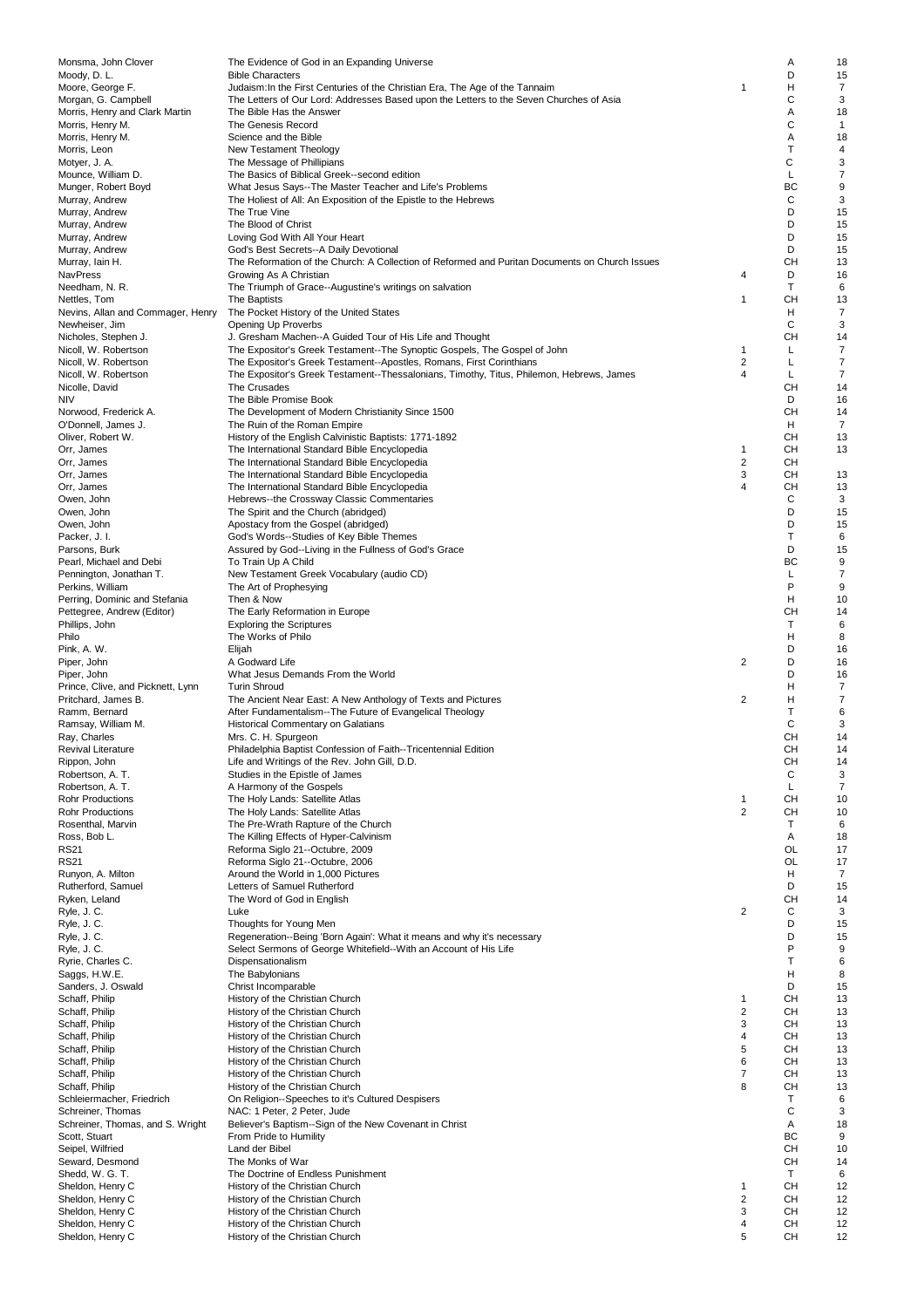| Showers, Renald                       | Maranatha--Our Lord, Come!                                                                          |                         | т  | 6              |
|---------------------------------------|-----------------------------------------------------------------------------------------------------|-------------------------|----|----------------|
| Sibbes, Richard                       | Glorious Freedom                                                                                    |                         | D  | 15             |
| Sibbes, Richard                       | The Bruised Reed                                                                                    |                         | D  | 16             |
| Sidgwick, A.                          | A First Greek Writer with Exercises and Vocabularies                                                |                         | Г  | $\overline{7}$ |
| Sittema, John R.                      | With A Shepherd's Heart--Reclaiming the Pastoral Office of Elder                                    |                         | T  | 6              |
| Smart, James D                        | The Teaching Ministry of the Church                                                                 |                         | P  | 9              |
| Smith, Egbert                         | The Desire of All Nations                                                                           |                         | T  | 6              |
| Smith, Oswald J.                      | The Revival We Need                                                                                 |                         | Т  | 6              |
| Smith, Paul                           | Romans 8:28--God's Plan for Our Good                                                                |                         | C  | 3              |
| Smith, Paul                           | The Westminster Confession: Enjoying God Forever                                                    |                         | T  | 6              |
| Spatharis, E. and Petropoulou, K.     | Corinth-Mycenae Nauplion-Tiryns-Epidaurus                                                           |                         | н  | 10             |
| Spinney, Robert G.                    | Looking for God In All the Wrong Places--An Appeal for Word-based Corporate Worship                 |                         | BC | 9              |
| Spinney, Robert G.                    | Why Do Bad Things Happen To Good People?--Thinking Biblically About the Problem of Sin in Our World |                         | BC | 9              |
| Sproul, R. C.                         | Surprised by Suffering--Study Guide for the Audio or Video series                                   |                         | ВC | 9              |
| Sproul, R. C.                         | The Invisible Hand                                                                                  |                         | T  | 6              |
| Sproul, R. C.                         | The Character of God--Discovering the God Who Is                                                    |                         | Т  | 6              |
| Spurgeon, Charles                     | Spurgeon's Sermons                                                                                  | 1                       | P  | 9              |
| Spurgeon, Charles                     | Spurgeon's Sermons                                                                                  | 2                       | P  | 9              |
| Spurgeon, Charles                     | Spurgeon's Sermons                                                                                  | 3                       | P  | 9              |
| Spurgeon, Charles                     | Spurgeon's Sermons                                                                                  | 4                       | P  | 9              |
| Spurgeon, Charles                     | Spurgeon's Sermons                                                                                  | 5                       | P  | 9              |
| Spurgeon, Charles                     | Spurgeon's Sermons                                                                                  | 6                       | P  | 9              |
| Spurgeon, Charles                     | Spurgeon's Sermons                                                                                  | 7                       | P  | 9              |
| Spurgeon, Charles                     | Spurgeon's Sermons                                                                                  | 8                       | P  | 9              |
| Spurgeon, Charles                     | Spurgeon's Sermons                                                                                  | 9                       | P  | 9              |
| Spurgeon, Charles                     | Spurgeon's Sermons                                                                                  | 10                      | P  | 9              |
| Spurgeon, Charles                     | <b>Treasury of David</b>                                                                            | 1                       | C  |                |
| Spurgeon, Charles                     | Treasury of David (Psalms 27-52)                                                                    | 2                       | С  | $\mathbf{1}$   |
| Spurgeon, Charles                     | Treasury of David (Psalms 53-78)                                                                    | 3                       | C  | $\mathbf{1}$   |
| Spurgeon, Charles                     | Treasury of David (Psalms 79-103)                                                                   | 4                       | C  | $\mathbf{1}$   |
| Spurgeon, Charles                     | Treasury of David (Psalms 104-118)                                                                  | 5                       | С  | $\mathbf{1}$   |
| Spurgeon, Charles                     | Treasury of David (Psalms 119-124)                                                                  | 6                       | C  | $\mathbf{1}$   |
| Spurgeon, Charles                     | <b>Treasury of David</b>                                                                            | $\overline{7}$          | C  |                |
| Spurgeon, Charles                     | Evening by Evening                                                                                  |                         | D  | 16             |
| Spurgeon, Charles                     | Spurgeon's Sermon Notes                                                                             |                         | P  | 9              |
| Stein, Robert H.                      | A Basic Guide to Interpreting the Bible--Playing by the Rules                                       |                         | Т  | 4              |
| Stott, John R. W.                     | One People: Laymen and Clergy in God's Church                                                       |                         | Т  | 6              |
| Stowell, Joseph M.                    | <b>Following Christ</b>                                                                             |                         | D  | 16             |
| Strong, James                         | The New Strong's Exhaustive Concordance of the Bible                                                |                         | Г  | 7              |
| Strutz, Henry                         | 501 German Verbs                                                                                    |                         | OL | 17             |
| Tabb, Mark A.                         | Psalm 23: Song of the Shepherd                                                                      |                         | С  | 3              |
| Taylor, Dr. & Mrs. Howard             | Hudson Taylor In Early Years--The Growth of a Soul                                                  |                         | CН | 14             |
| Temple, Todd, and Twitchell, Kim      | People Who Shaped the Church: 20th Century                                                          |                         | CН | 13             |
| Tenney, Merrill C.                    | The Reality of the Resurrection                                                                     |                         | Α  | 18             |
| Tewksbury, M. E.                      | <b>World Prayer</b>                                                                                 |                         | D  | 15             |
| Thomas, Curtis C.                     | Life in the Body of Christ--Privileges and Responsibilities in the Local Church                     |                         | T  | 6              |
| Thomas, W. H. Griffith                | How We God Our Bible                                                                                |                         | Α  | 18             |
| Tillich, Paul                         | A History of Christian Thought--From Its Judaic and Hellenistic Origins to Existentialism           |                         | Т  | 4              |
| Torrey, R. A.                         | How To Work for Christ                                                                              |                         | T  | 6              |
| Tozer, A. W.                          | The Pursuit of God                                                                                  |                         | D  | 15             |
| Tozer, A. W.                          | The Root of the Righteous                                                                           |                         | D  | 15             |
| Traill, Robert                        | Justification Vindicated                                                                            |                         | D  | 15             |
| Trevelyan, G. M.                      | A History of England--England Under the Stuarts                                                     |                         | н  | 7              |
| Tripp, Paul David                     | Instruments in the Redeemers Hands                                                                  |                         | BC | 9              |
| Tripp, Tedd                           | Shepherding a Child's Heart                                                                         |                         | BC | 9              |
| Unger, Merrill                        | Unger's Bible Handbook                                                                              |                         | CН | 10             |
| Unger, Merrill                        | <b>Unger's Bible Dictionary</b>                                                                     |                         | CН | 10             |
| Unknown Christian                     | The Kneeling Christian                                                                              |                         | D  | 15             |
| Van Der Puy, Abe                      | From Eden to Eternity                                                                               | $\overline{c}$          | D  | 15             |
| Van Der Puy, Abe                      | The High Calling of God--You Can Serve Successfully                                                 |                         | D  | 15             |
| Vance, James I.                       | Being a Preacher                                                                                    |                         | P  | 9              |
| VanderKam, James C.                   | The Dead Sea Scrolls Today                                                                          |                         | CН | 14             |
| Vincent, Thomas                       | The Shorter Catechism Explained from Scripture                                                      |                         | D  | 15             |
| Vos, Howard F.                        | <b>Highlights of Church History</b>                                                                 |                         | CН | 13             |
| Waldron, Samuel E.                    | <b>Baptist Roots in America</b>                                                                     |                         | CН | 13             |
| Walls, Jerry and Dongell, Joseph      | Why I Am Not A Calvinist                                                                            |                         | Α  | 18             |
| Warfield, B. B.                       | The Works of Benjamin B. Warfield--Revelation and Inspiration                                       | 1                       | Т  | 5              |
| Warfield, B. B.                       | The Works of Benjamin B. Warfield--Biblical Doctrines                                               | $\overline{\mathbf{c}}$ | Т  | 5              |
| Warfield, B. B.                       | The Works of Benjamin B. Warfield--Christology and Criticism                                        | 3                       | т  | 5              |
| Warfield, B. B.                       | The Works of Benjamin B. Warfield--Studies in Tertullian and Augustine                              | 4                       | Т  | 5              |
| Warfield, B. B.                       | The Works of Benjamin B. Warfield--Calvin and Calvinism                                             | 5                       | т  | 5              |
| Warfield, B. B.                       | The Works of Benjamin B. Warfield--The Westminster Assembly and Its Work                            | 6                       | Т  | 5              |
| Warfield, B. B.                       | The Works of Benjamin B. Warfield--Perfectionism Part 1                                             | 7                       | Т  | 5              |
| Warfield, B. B.                       | The Works of Benjamin B. Warfield--Perfectionism Part 2                                             | 8                       | Т  | 5              |
| Warfield, B. B.                       | The Works of Benjamin B. Warfield--Studies in Theology                                              | 9                       | Т  | 5              |
| Warfield, B. B.                       | The Works of Benjamin B. Warfield--Critical Reviews                                                 | 10                      | Т  | 5              |
| Watson, Thomas                        | All Things for Good                                                                                 |                         | D  | 15             |
| Watson, Thomas                        | The Godly Man's Picture                                                                             |                         | D  | 15             |
| Waymeyer, Matthew                     | Revelation 20 and the Millenial Debate                                                              |                         | Т  | 4              |
| Werner, Keller                        | The Bible as History                                                                                |                         | CН | 13             |
| White, James                          | Justification by Faith                                                                              |                         | т  | 6              |
| White, James R.                       | Answers to Catholic Claims                                                                          |                         | Α  | 18             |
| White, James R. and Niell, Jeffery D. | The Same Sex Controversy                                                                            |                         | Α  | 18             |
| Whitley, Elizabeth                    | The Plain Mr. Knox                                                                                  |                         | CН | 14             |
| Wiersbe, Warren                       | Classic Sermons on the Old Testament Prophets                                                       |                         | P  | 9              |
| Wiersbe, Warren                       | From Worry to Worship: Studies in Habakkuk                                                          |                         | С  | 3              |
| Wiersbe, Warren                       | What to Wear to the War--Studies from Ephesians 6                                                   |                         | С  | 3              |
| Wiersbe, Warren                       | Matthew-Galatians--The Bible Exposition Commentary                                                  | 1                       | С  | 1              |
| Wiersbe, Warren                       | Ephesians-Revelation--The Bible Exposition Commentary                                               | $\overline{2}$          | С  | $\mathbf{1}$   |
| Wiersbe, Warren W.                    | <b>Lonely People</b>                                                                                |                         | ВC | 9              |
| Wiersbe, Warren W.                    | Scriptures that Sing                                                                                |                         | D  | 15             |
| Wiersbe, Warren W.                    | On Being a Servant of God                                                                           |                         | D  | 15             |
| Wiersbe, Warren W.                    | Victorious Christians You Should Know                                                               |                         | D  | 16             |
| Williams, Michael J.                  | The Prophet and His Message: Reading Old Testament Prophecy Today                                   |                         | Т  | 4              |
| Williamson, G. I.                     | The Westminster Shorter Catechism--For Study Classes                                                |                         | Т  | 6              |